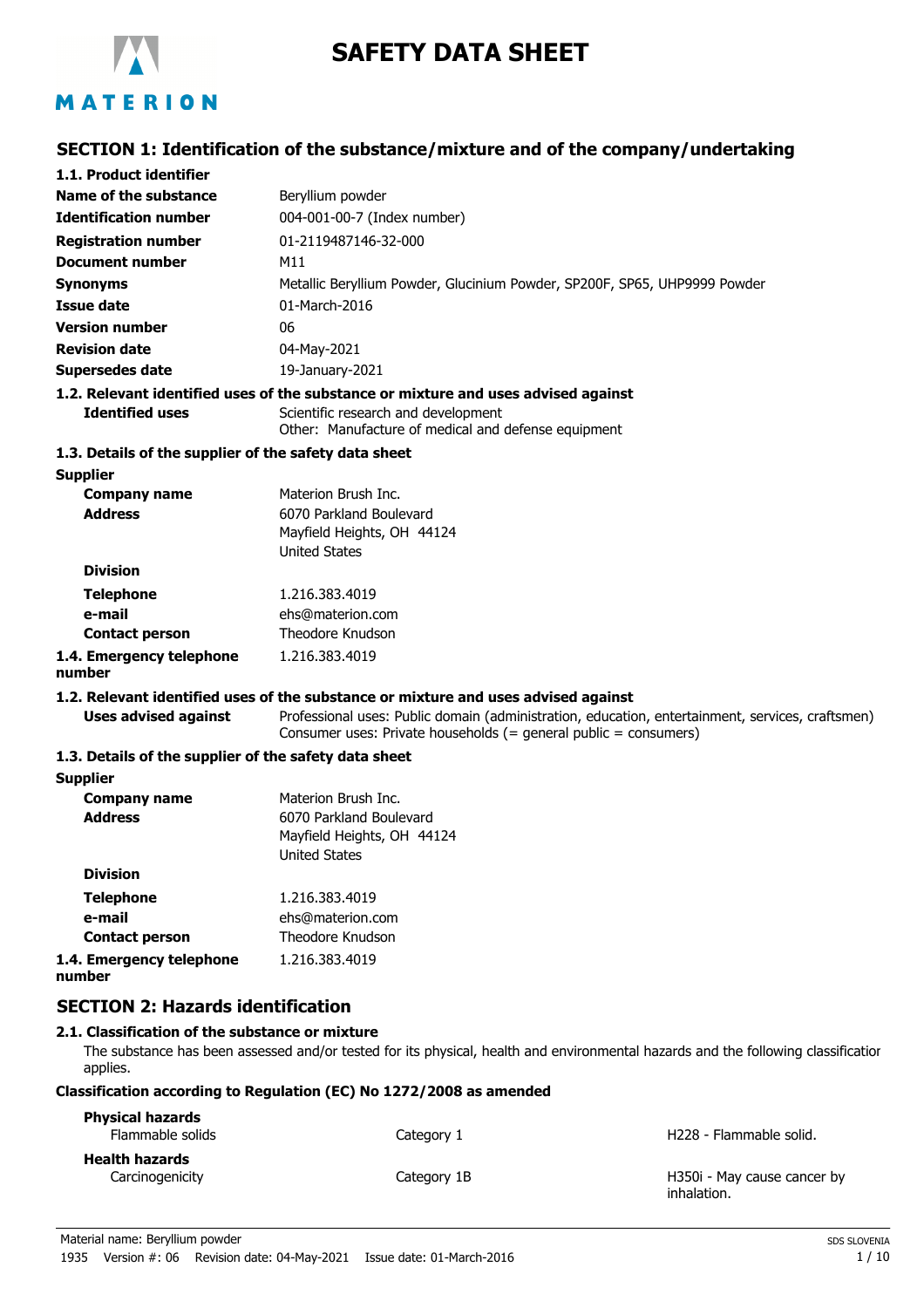H372 - Causes damage to organs (respiratory system) through prolonged or repeated exposure by inhalation.

**Hazard summary** Causes damage to organs through prolonged or repeated exposure. May cause cancer. May cause an allergic skin reaction. Prolonged exposure may cause chronic effects. Occupational exposure to the substance or mixture may cause adverse health effects.

#### **2.2. Label elements**

#### **Label according to Regulation (EC) No. 1272/2008 as amended**

**Contains:** Beryllium powder

**Hazard pictograms**

## **Signal word** Danger

| <b>Hazard statements</b> |                                                                                                       |
|--------------------------|-------------------------------------------------------------------------------------------------------|
| H228                     | Flammable solid.                                                                                      |
| H350i                    | May cause cancer by inhalation.                                                                       |
| H372                     | Causes damage to organs (respiratory system) through prolonged or repeated exposure by<br>inhalation. |

#### **Precautionary statements Prevention**

| <u>Fievenuon</u>                         |                                                                                                                                                                                                                                                                                                                                                                                  |  |
|------------------------------------------|----------------------------------------------------------------------------------------------------------------------------------------------------------------------------------------------------------------------------------------------------------------------------------------------------------------------------------------------------------------------------------|--|
| P201                                     | Obtain special instructions before use.                                                                                                                                                                                                                                                                                                                                          |  |
| P202                                     | Do not handle until all safety precautions have been read and understood.                                                                                                                                                                                                                                                                                                        |  |
| P260                                     | Do not breathe dust/fume/gas/mist/vapours/spray.                                                                                                                                                                                                                                                                                                                                 |  |
| P264                                     | Wash thoroughly after handling.                                                                                                                                                                                                                                                                                                                                                  |  |
| P270                                     | Do not eat, drink or smoke when using this product.                                                                                                                                                                                                                                                                                                                              |  |
| P272                                     | Contaminated work clothing should not be allowed out of the workplace.                                                                                                                                                                                                                                                                                                           |  |
| P280                                     | Wear protective gloves/protective clothing/eye protection/face protection.                                                                                                                                                                                                                                                                                                       |  |
| P284                                     | Wear respiratory protection.                                                                                                                                                                                                                                                                                                                                                     |  |
| <b>Response</b>                          |                                                                                                                                                                                                                                                                                                                                                                                  |  |
| $P302 + P350$                            | If on skin: Wash with plenty of water.                                                                                                                                                                                                                                                                                                                                           |  |
| $P304 + P340$                            | If inhaled: Remove person to fresh air and keep comfortable for breathing.                                                                                                                                                                                                                                                                                                       |  |
| $P308 + P313$                            | If exposed or concerned: Get medical advice/attention.                                                                                                                                                                                                                                                                                                                           |  |
| $P333 + P313$                            | If skin irritation or rash occurs: Get medical advice/attention.                                                                                                                                                                                                                                                                                                                 |  |
| $P342 + P311$                            | If experiencing respiratory symptoms: Call a POISON CENTRE or doctor/physician.                                                                                                                                                                                                                                                                                                  |  |
| $P362 + P364$                            | Take off contaminated clothing and wash it before reuse.                                                                                                                                                                                                                                                                                                                         |  |
| <b>Storage</b>                           |                                                                                                                                                                                                                                                                                                                                                                                  |  |
| P405                                     | Store locked up.                                                                                                                                                                                                                                                                                                                                                                 |  |
| <b>Disposal</b>                          |                                                                                                                                                                                                                                                                                                                                                                                  |  |
| P501                                     | Dispose of contents/container in accordance with local/regional/national/international regulations.                                                                                                                                                                                                                                                                              |  |
| <b>Supplemental label</b><br>information | Exposure to the elements listed in Section 3 by inhalation, ingestion, and skin contact can occur<br>when melting, casting, dross handling, pickling, chemical cleaning, heat treating, abrasive cutting,<br>welding, grinding, sanding, polishing, milling, crushing, or otherwise heating or abrading the<br>surface of this material in a manner which generates particulate. |  |
|                                          | For further information, please contact the Product Stewardship Department at +1.216.383.4019.                                                                                                                                                                                                                                                                                   |  |
| 2.3. Other hazards                       | None known.                                                                                                                                                                                                                                                                                                                                                                      |  |
|                                          | <b>SECTION 3: Composition/information on ingredients</b>                                                                                                                                                                                                                                                                                                                         |  |
| 3.1. Substances                          |                                                                                                                                                                                                                                                                                                                                                                                  |  |
| <b>General information</b>               |                                                                                                                                                                                                                                                                                                                                                                                  |  |
| <b>Chemical name</b>                     | $\frac{9}{6}$<br>CAS-No. / EC<br><b>REACH Registration No. Index No.</b><br><b>Notes</b><br>No.                                                                                                                                                                                                                                                                                  |  |
| Beryllium powder                         | 100<br>7440-41-7<br>01-2119487146-32-000<br>004-001-00-7<br>231-150-7                                                                                                                                                                                                                                                                                                            |  |

**Classification:** Flam. Sol. 1;H228, Carc. 1B;H350i, STOT RE 1;H372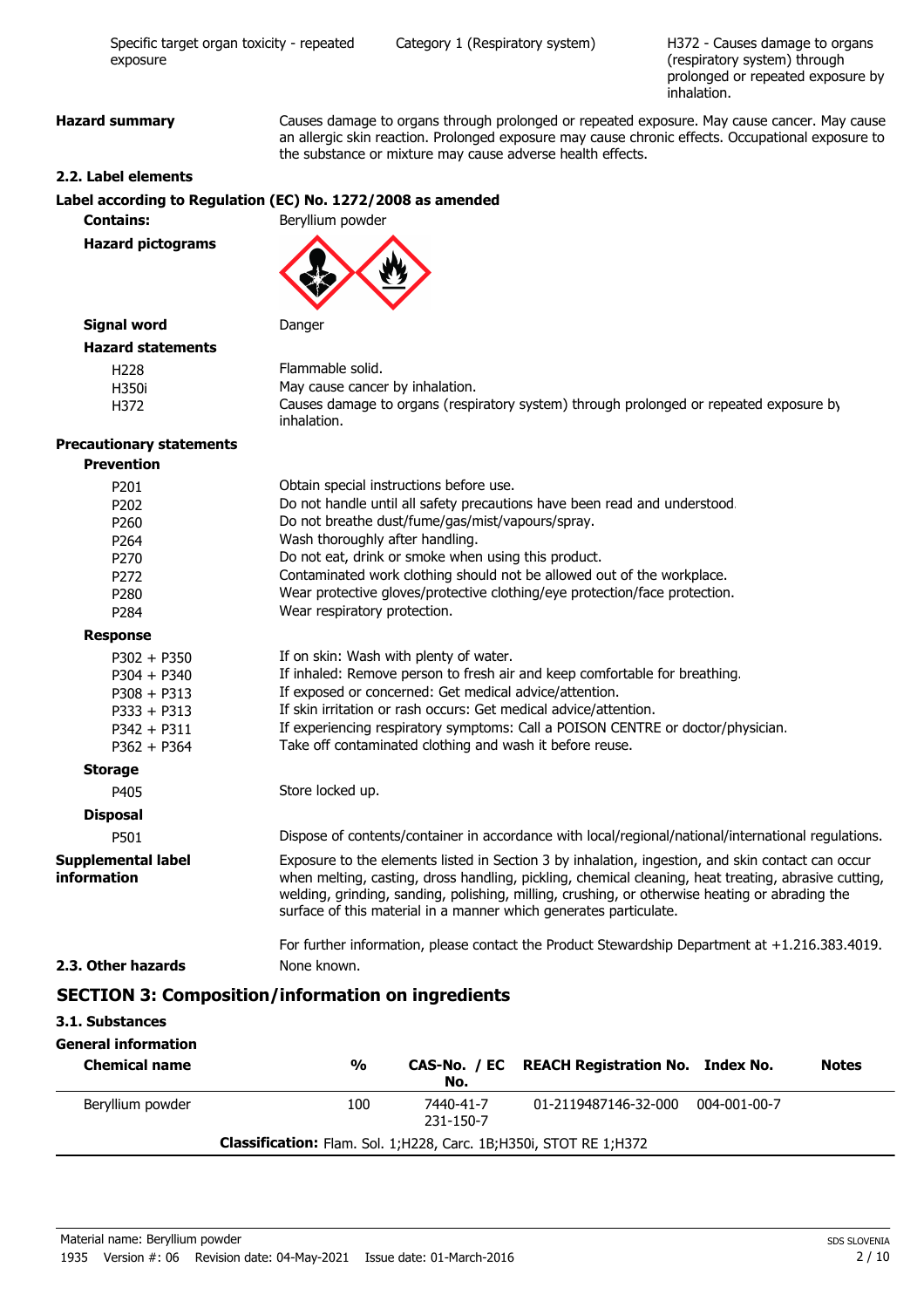## **SECTION 4: First aid measures**

| SECTION 4: First aid measures                                                            |                                                                                                                                                                                                                                                                                                                                                                                                                                                                                                                                                                                                                                                                                                                                                                                                                                                                                                                                                                                                                                                                                                                                                        |  |
|------------------------------------------------------------------------------------------|--------------------------------------------------------------------------------------------------------------------------------------------------------------------------------------------------------------------------------------------------------------------------------------------------------------------------------------------------------------------------------------------------------------------------------------------------------------------------------------------------------------------------------------------------------------------------------------------------------------------------------------------------------------------------------------------------------------------------------------------------------------------------------------------------------------------------------------------------------------------------------------------------------------------------------------------------------------------------------------------------------------------------------------------------------------------------------------------------------------------------------------------------------|--|
| <b>General information</b>                                                               | If exposed or concerned: get medical attention/advice. Get medical attention if symptoms occur.<br>Wash contaminated clothing before reuse.                                                                                                                                                                                                                                                                                                                                                                                                                                                                                                                                                                                                                                                                                                                                                                                                                                                                                                                                                                                                            |  |
| 4.1. Description of first aid measures                                                   |                                                                                                                                                                                                                                                                                                                                                                                                                                                                                                                                                                                                                                                                                                                                                                                                                                                                                                                                                                                                                                                                                                                                                        |  |
| <b>Inhalation</b>                                                                        | If symptoms develop move victim to fresh air. For breathing difficulties, oxygen may be necessary.<br>Breathing difficulty caused by inhalation of particulate requires immediate removal to fresh air. If<br>breathing has stopped, perform artificial respiration and obtain medical help.                                                                                                                                                                                                                                                                                                                                                                                                                                                                                                                                                                                                                                                                                                                                                                                                                                                           |  |
| <b>Skin contact</b>                                                                      | Take off contaminated clothing and wash before reuse. Thoroughly wash skin cuts or wounds to<br>remove all particulate debris from the wound. Seek medical attention for wounds that cannot be<br>thoroughly cleansed. Treat skin cuts and wounds with standard first aid practices such as<br>cleansing, disinfecting and covering to prevent wound infection and contamination before<br>continuing work. Obtain medical help for persistent irritation. Material accidentally implanted or<br>lodged under the skin must be removed.                                                                                                                                                                                                                                                                                                                                                                                                                                                                                                                                                                                                                |  |
| Eye contact                                                                              | Immediately flush eyes with plenty of water for at least 15 minutes, lifting lower and upper eyelids<br>occasionally. Get medical attention if symptoms persist.                                                                                                                                                                                                                                                                                                                                                                                                                                                                                                                                                                                                                                                                                                                                                                                                                                                                                                                                                                                       |  |
| <b>Ingestion</b>                                                                         | If swallowed, seek medical advice immediately and show this container or label. Induce vomiting<br>immediately as directed by medical personnel. Never give anything by mouth to an unconscious<br>person.                                                                                                                                                                                                                                                                                                                                                                                                                                                                                                                                                                                                                                                                                                                                                                                                                                                                                                                                             |  |
| 4.2. Most important<br>symptoms and effects, both<br>acute and delayed                   | May cause allergic skin reaction. May cause allergic respiratory reaction. Prolonged exposure may<br>cause chronic effects.                                                                                                                                                                                                                                                                                                                                                                                                                                                                                                                                                                                                                                                                                                                                                                                                                                                                                                                                                                                                                            |  |
| 4.3. Indication of any<br>immediate medical attention<br>and special treatment<br>needed | Treatment of Chronic Beryllium Disease: There is no known treatment which will cure chronic<br>beryllium disease. Prednisone or other corticosteroids are the most specific treatment currently<br>available. They are directed at suppressing the immunological reaction and can be effective in<br>diminishing signs and symptoms of chronic beryllium disease. In cases where steroid therapy has<br>had only partial or minimal effectiveness, other immunosuppressive agents, such as<br>cyclophosphamide, cyclosporine, or methotrexate, have been used. In view of the potential side<br>effects of all the immunosuppressive medications, including steroids such as prednisone, they<br>should be used only under the direct care of a physician. Other treatment, such as oxygen, inhaled<br>steroids or bronchodilators, may be prescribed by some physicians and can be effective in selected<br>cases. In general, treatment is reserved for cases with significant symptoms and/or significant loss<br>of lung function. The decision about when and with what medication to treat is a judgment<br>situation for individual physicians. |  |
|                                                                                          | In their 2014 official statement on the Diagnosis and Management of Beryllium Sensitivity and<br>Chronic Beryllium Disease, the American Thoracic Society states that "it seems prudent for workers<br>with BeS to avoid all future occupational exposure to beryllium."                                                                                                                                                                                                                                                                                                                                                                                                                                                                                                                                                                                                                                                                                                                                                                                                                                                                               |  |

## **SECTION 5: Firefighting measures**

| <b>General fire hazards</b>                                                                | Flammable solid.                                                                                                                                                                                                 |  |
|--------------------------------------------------------------------------------------------|------------------------------------------------------------------------------------------------------------------------------------------------------------------------------------------------------------------|--|
| 5.1. Extinguishing media<br>Suitable extinguishing<br>media                                | Dry Sand, Graphite Powder, Dry Sodium Chloride Based Extinguishers. DO NOT use water if<br>avoidable. Use extinguishing measures that are appropriate to local circumstances and the<br>surrounding environment. |  |
| Unsuitable extinguishing<br>media                                                          | Do not use water to extinguish fires around operations involving molten metal due to the potential<br>for steam explosions.                                                                                      |  |
| 5.2. Special hazards arising<br>from the substance or<br>mixture                           | Hazardous dust or fumes containing beryllium may be released during a fire.                                                                                                                                      |  |
| 5.3. Advice for firefighters<br><b>Special protective</b><br>equipment for<br>firefighters | Firefighters should wear full protective clothing including self contained breathing apparatus.                                                                                                                  |  |
| <b>Special firefighting</b><br>procedures                                                  | Move containers from fire area if you can do so without risk.                                                                                                                                                    |  |
| <b>Specific methods</b>                                                                    | Pressure-demand self-contained breathing apparatus must be worn by firefighters or any other<br>persons potentially exposed to the particulate released during or after a fire.                                  |  |

## **SECTION 6: Accidental release measures**

## **6.1. Personal precautions, protective equipment and emergency procedures**

| For non-emergency           | In solid form this material poses no special clean-up problems. Wear appropriate protective |
|-----------------------------|---------------------------------------------------------------------------------------------|
| personnel                   | equipment and clothing during clean-up.                                                     |
| For emergency<br>responders | Not available.                                                                              |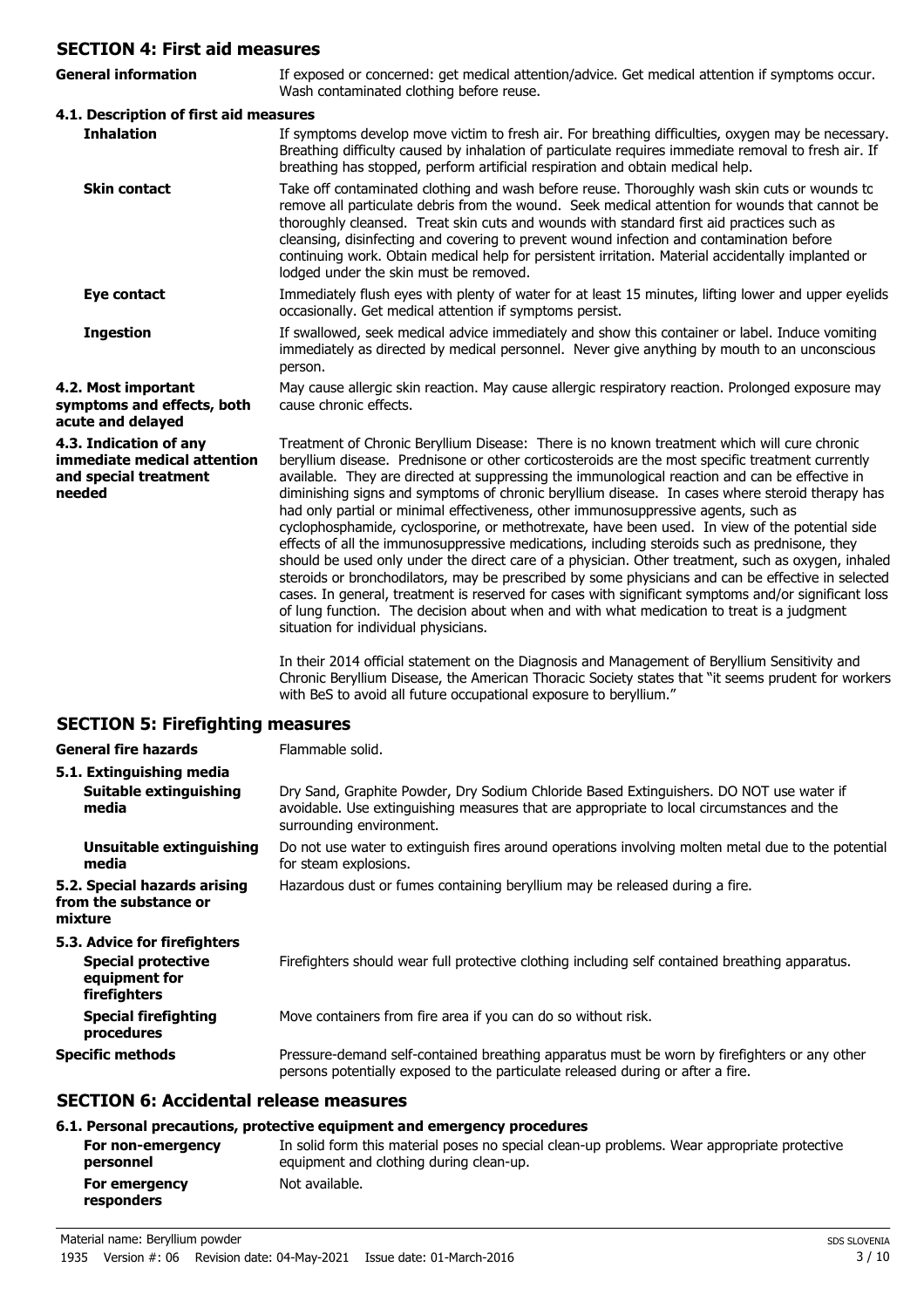| 6.2. Environmental<br>precautions                            | Avoid release to the environment. In the event of a spill or accidental release, notify relevant<br>authorities in accordance with all applicable regulations. Prevent further leakage or spillage if safe<br>to do so. Avoid discharge into drains, water courses or onto the ground.                                                                                                                                                                  |
|--------------------------------------------------------------|---------------------------------------------------------------------------------------------------------------------------------------------------------------------------------------------------------------------------------------------------------------------------------------------------------------------------------------------------------------------------------------------------------------------------------------------------------|
| 6.3. Methods and material for<br>containment and cleaning up | Clean up in accordance with all applicable regulations.                                                                                                                                                                                                                                                                                                                                                                                                 |
| 6.4. Reference to other<br>sections                          | For personal protection, see section 8 of the PIS. For waste disposal, see section 13 of the PIS.                                                                                                                                                                                                                                                                                                                                                       |
| <b>SECTION 7: Handling and storage</b>                       |                                                                                                                                                                                                                                                                                                                                                                                                                                                         |
| 7.1. Precautions for safe<br>handling                        | Obtain special instructions before use. Do not handle until all safety precautions have been read<br>and understood. Minimise dust generation and accumulation. Do not breathe dust/fume. Wear<br>protective gloves/protective clothing/eye protection/face protection. Wear respiratory protection.<br>Wash thoroughly after handling. When using, do not eat, drink or smoke. Contaminated work<br>clothing must not be allowed out of the workplace. |
| 7.2. Conditions for safe                                     | Keep locked up. Avoid contact with acids and alkalies. Avoid contact with oxidising agents.                                                                                                                                                                                                                                                                                                                                                             |

**7.3. Specific end use(s)** Not available.

## **SECTION 8: Exposure controls/personal protection**

## **8.1. Control parameters**

**storage, including any incompatibilities**

## **Occupational exposure limits**

| <b>Material</b>                                      | <b>Type</b>                                                                                                                                                             | <b>Value</b>            |                     |
|------------------------------------------------------|-------------------------------------------------------------------------------------------------------------------------------------------------------------------------|-------------------------|---------------------|
| Beryllium powder (CAS<br>7440-41-7)                  | TWA                                                                                                                                                                     | $0,002 \,\mathrm{mg/m}$ |                     |
|                                                      | Slovenia. OELs. Regulations concerning protection of workers against risks due to exposure to chemicals while<br>working (Official Gazette of the Republic of Slovenia) |                         |                     |
| <b>Material</b>                                      | Type                                                                                                                                                                    | <b>Value</b>            | Form                |
| Beryllium powder (CAS<br>7440-41-7)                  | TWA                                                                                                                                                                     | $0.002 \text{ mg/m}$    | Inhalable fraction. |
| <b>Biological limit values</b>                       | No biological exposure limits noted for the ingredient(s).                                                                                                              |                         |                     |
| <b>Recommended monitoring</b><br>procedures          | Not available.                                                                                                                                                          |                         |                     |
| Derived no effect levels<br>(DNELs)                  | Not available.                                                                                                                                                          |                         |                     |
| <b>Predicted no effect</b><br>concentrations (PNECs) | Not available.                                                                                                                                                          |                         |                     |

**8.2. Exposure controls**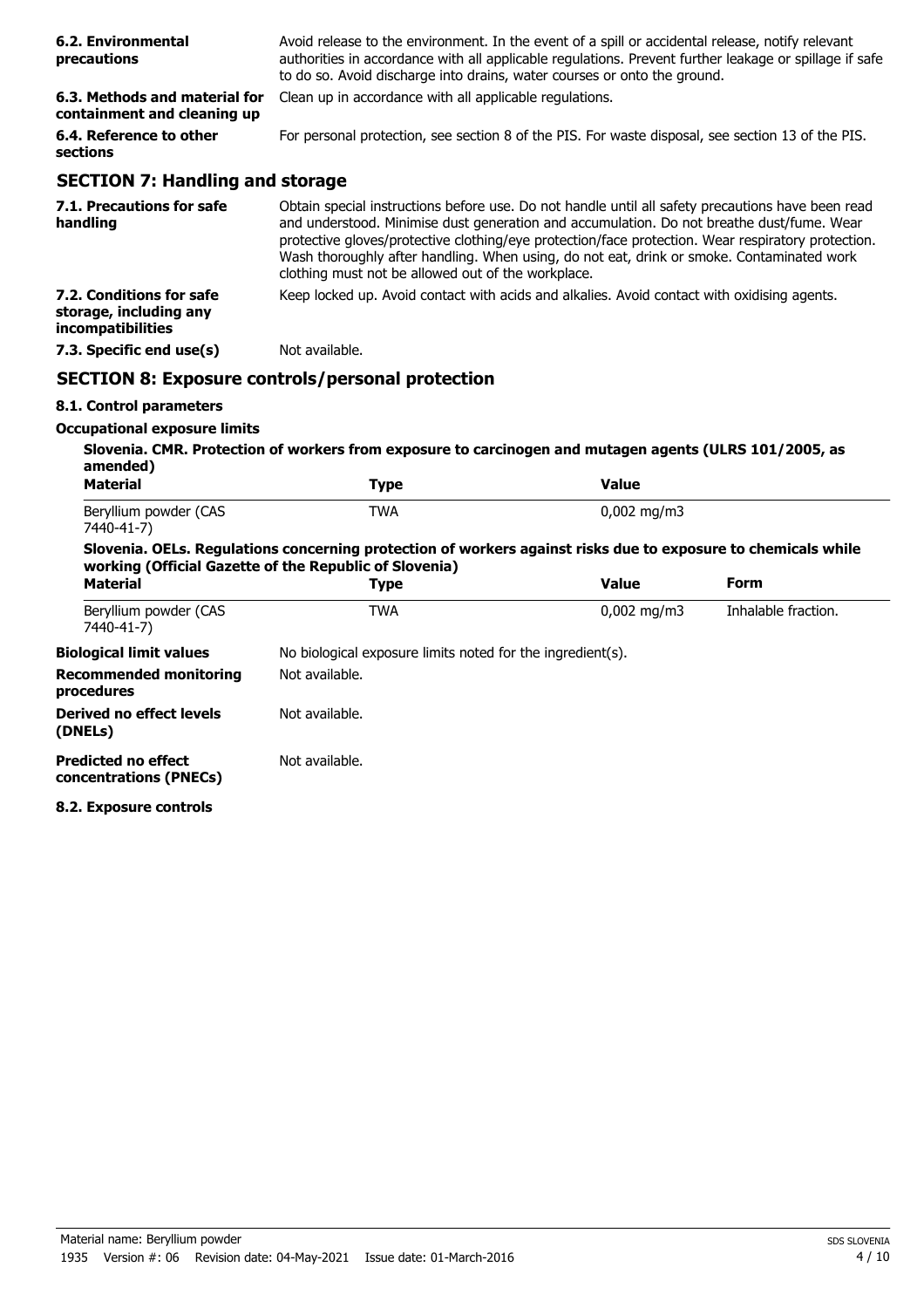|          | Appropriate engineering |
|----------|-------------------------|
| controls |                         |

VENTILATION: Good general ventilation (typically 10 air changes per hour) should be used. Ventilation rates should be matched to conditions. If applicable, use process enclosures, local exhaust ventilation, or other engineering controls to maintain airborne levels below recommended exposure limits. If exposure limits have not been established, maintain airborne levels to an acceptable level.

Ensure adequate ventilation, especially in confined areas.

Whenever possible, the use of local exhaust ventilation or other engineering controls is the preferred method of controlling exposure to airborne particulate. Where utilized, exhaust inlets to the ventilation system must be positioned as close as possible to the source of airborne generation. Avoid disruption of the airflow in the area of a local exhaust inlet by equipment such as a man-cooling fan. Check ventilation equipment regularly to ensure it is functioning properly. Provide training on the use and operation of ventilation to all users. Use qualified professionals to design and install ventilation systems.

WET METHODS: Machining operations are usually performed under a liquid lubricant/coolant flood which assists in reducing airborne particulate. However, the cycling through of machine coolant containing finely divided particulate in suspension can result in the concentration building to a point where the particulate may become airborne during use. Certain processes such as sanding and grinding may require complete hooded containment and local exhaust ventilation. Prevent coolant from splashing onto floor areas, external structures or operators' clothing. Utilize a coolant filtering system to remove particulate from the coolant.

WORK PRACTICES: Develop work practices and procedures that prevent particulate from coming in contact with worker skin, hair, or personal clothing. If work practices and/or procedures are ineffective in controlling airborne exposure or visual particulate from deposition on skin, hair, or clothing, provide appropriate cleaning/washing facilities. Procedures should be written that clearly communicate the facility's requirements for protective clothing and personal hygiene. These clothing and personal hygiene requirements help keep particulate from being spread to non-production areas or from being taken home by the worker. Never use compressed air to clean work clothing or other surfaces.

Fabrication processes may leave a residue of particulate on the surface of parts, products or equipment that could result in employee exposure during subsequent material handling activities. As necessary, clean loose particulate from parts between processing steps. As a standard hygiene practice, wash hands before eating or smoking.

HOUSEKEEPING: Use vacuum and wet cleaning methods for particulate removal from surfaces. Be certain to de-energize electrical systems, as necessary, before beginning wet cleaning. Use vacuum cleaners with high efficiency particulate air (HEPA). Do not use compressed air, brooms, or conventional vacuum cleaners to remove particulate from surfaces as this activity can result in elevated exposures to airborne particulate. Follow the manufacturer's instructions when performing maintenance on HEPA filtered vacuums used to clean hazardous materials.

#### **Individual protection measures, such as personal protective equipment**

| <b>General information</b>                | Personal protection equipment should be chosen according to the CEN standards and in discussion<br>with the supplier of the personal protective equipment.                                                                                                                                                                                                                                                                                                                                                                                                                                                                                                                                                                                                                               |
|-------------------------------------------|------------------------------------------------------------------------------------------------------------------------------------------------------------------------------------------------------------------------------------------------------------------------------------------------------------------------------------------------------------------------------------------------------------------------------------------------------------------------------------------------------------------------------------------------------------------------------------------------------------------------------------------------------------------------------------------------------------------------------------------------------------------------------------------|
| Eye/face protection                       | Wear approved safety glasses, goggles, face shield and/or welder's helmet when risk of eye injury<br>is present, particularly during operations that generate dust, mist or fume.                                                                                                                                                                                                                                                                                                                                                                                                                                                                                                                                                                                                        |
| <b>Skin protection</b>                    |                                                                                                                                                                                                                                                                                                                                                                                                                                                                                                                                                                                                                                                                                                                                                                                          |
| - Hand protection                         | Wear gloves to prevent contact with particulate or solutions. Wear gloves to prevent metal cuts and<br>skin abrasions during handling.                                                                                                                                                                                                                                                                                                                                                                                                                                                                                                                                                                                                                                                   |
| - Other                                   | Protective overgarments or work clothing must be worn by persons who may become contaminated<br>with particulate during activities. Skin contact with this material may cause, in some sensitive<br>individuals, an allergic dermal response. Particulate that becomes lodged under the skin has the<br>potential to induce sensitization and skin lesions.                                                                                                                                                                                                                                                                                                                                                                                                                              |
| <b>Respiratory protection</b>             | When airborne exposures exceed or have the potential to exceed the occupational exposure limits,<br>approved respirators must be used as specified by an Industrial Hygienist or other qualified<br>professional. Respirator users must be medically evaluated to determine if they are physically<br>capable of wearing a respirator. Quantitative and/or qualitative fit testing and respirator training<br>must be satisfactorily completed by all personnel prior to respirator use. Users of tight fitting<br>respirators must be clean shaven on those areas of the face where the respirator seal contacts the<br>face. Use pressure-demand airline respirators when performing jobs with high potential exposures<br>such as changing filters in a baghouse air cleaning device. |
| <b>Thermal hazards</b>                    | Not applicable.                                                                                                                                                                                                                                                                                                                                                                                                                                                                                                                                                                                                                                                                                                                                                                          |
| <b>Hygiene measures</b>                   | Handle in accordance with good industrial hygiene and safety practices.                                                                                                                                                                                                                                                                                                                                                                                                                                                                                                                                                                                                                                                                                                                  |
| <b>Environmental exposure</b><br>controls | Environmental manager must be informed of all major releases.                                                                                                                                                                                                                                                                                                                                                                                                                                                                                                                                                                                                                                                                                                                            |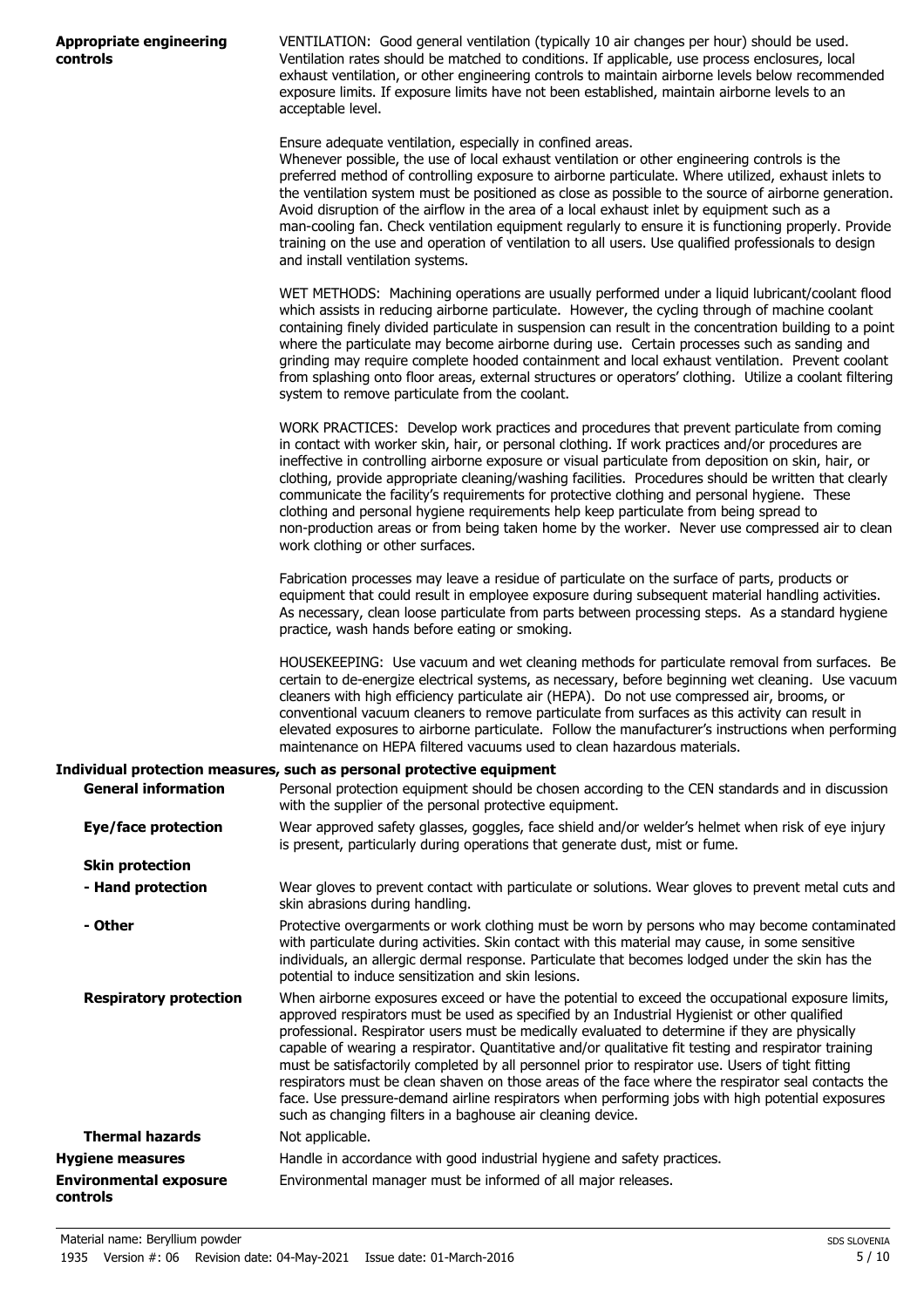## **SECTION 9: Physical and chemical properties**

## **9.1. Information on basic physical and chemical properties Appearance**

| Appearance                                          |                               |
|-----------------------------------------------------|-------------------------------|
| <b>Physical state</b>                               | Solid.                        |
| Form                                                | Powder.                       |
| Colour                                              | Grey.                         |
| <b>Odour</b>                                        | Not available.                |
| <b>Odour threshold</b>                              | Not applicable.               |
| рH                                                  | Not applicable.               |
| <b>Melting point/freezing point</b>                 | 1287 °C (2348,6 °F)           |
| <b>Initial boiling point and</b><br>boiling range   | 2970 °C (5378 °F)             |
| <b>Flash point</b>                                  | Not applicable.               |
| <b>Evaporation rate</b>                             | Not applicable.               |
| Flammability (solid, gas)                           | Flammable solid.              |
| <b>Upper/lower flammability or explosive limits</b> |                               |
| <b>Flammability limit - lower</b><br>(9/6)          | Not applicable.               |
| <b>Flammability limit -</b><br>upper $(% )$         | Not applicable.               |
| <b>Explosive limit - lower (</b><br>%)              | Not applicable.               |
| <b>Explosive limit - upper</b><br>(%)               | Not applicable.               |
| <b>Vapour pressure</b>                              | < 0,0000001 kPa at 25 °C      |
| <b>Vapour density</b>                               | Not applicable.               |
| <b>Relative density</b>                             | Not available.                |
| Solubility(ies)                                     |                               |
| Solubility (water)                                  | Not applicable.               |
| <b>Partition coefficient</b><br>(n-octanol/water)   | Not available.                |
| <b>Auto-ignition temperature</b>                    | Not applicable.               |
| <b>Decomposition temperature</b>                    | Not applicable.               |
| <b>Viscosity</b>                                    | Not applicable.               |
| <b>Explosive properties</b>                         | Not available.                |
| <b>Oxidising properties</b>                         | Not available.                |
| 9.2. Other information                              |                               |
| <b>Density</b>                                      | 1,85 g/cm3 estimated at 20 °C |
| <b>Molecular formula</b>                            | Вe                            |
| <b>Molecular weight</b>                             | 9,01 g/mol                    |
| <b>Specific gravity</b>                             | 1,85 at 20 °C                 |
|                                                     |                               |

## **SECTION 10: Stability and reactivity**

| Not available.                                                  |
|-----------------------------------------------------------------|
| Material is stable under normal conditions.                     |
| Hazardous polymerisation does not occur.                        |
| Avoid dust formation. Contact with acids. Contact with alkalis. |
| Strong acids, alkalies and oxidizing agents.                    |
| No hazardous decomposition products are known.                  |
|                                                                 |

## **SECTION 11: Toxicological information**

**General information CCCUPATION** Occupational exposure to the substance or mixture may cause adverse effects.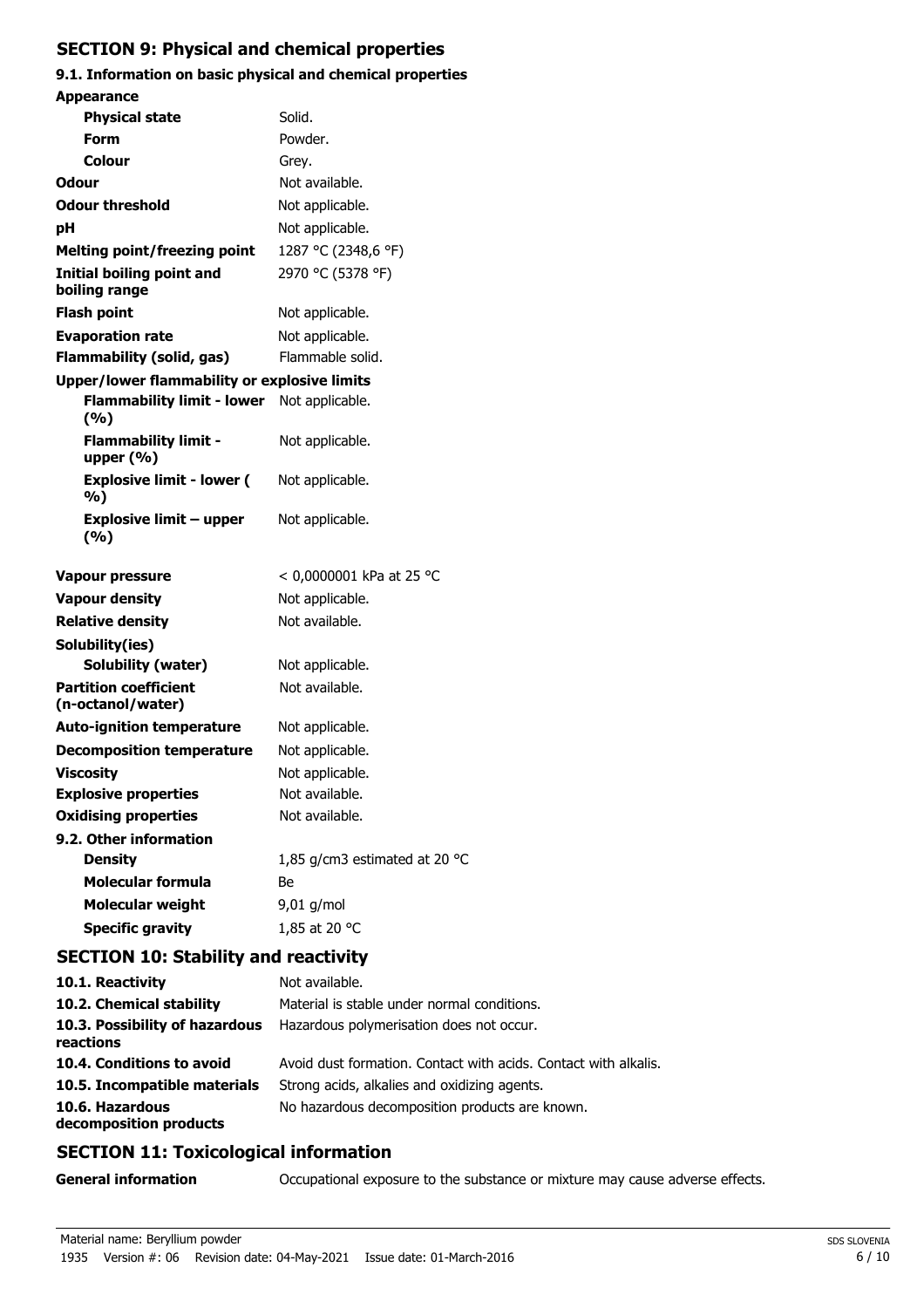## **Information on likely routes of exposure**

| <b>Inhalation</b>                                            |                                                                                                          | May cause damage to organs (respiratory system) through prolonged or repeated exposure.                                             |
|--------------------------------------------------------------|----------------------------------------------------------------------------------------------------------|-------------------------------------------------------------------------------------------------------------------------------------|
| <b>Skin contact</b>                                          | Not likely, due to the form of the product.                                                              |                                                                                                                                     |
| Eye contact                                                  | Not likely, due to the form of the product.                                                              |                                                                                                                                     |
| <b>Ingestion</b>                                             | Not likely, due to the form of the product.                                                              |                                                                                                                                     |
| <b>Symptoms</b>                                              | Respiratory disorder.                                                                                    |                                                                                                                                     |
| 11.1. Information on toxicological effects                   |                                                                                                          |                                                                                                                                     |
| <b>Acute toxicity</b>                                        | Based on available data, the classification criteria are not met.                                        |                                                                                                                                     |
| <b>Skin corrosion/irritation</b>                             | Not likely, due to the form of the product.                                                              |                                                                                                                                     |
| Serious eye damage/eye<br>irritation                         | Not likely, due to the form of the product.                                                              |                                                                                                                                     |
| <b>Respiratory sensitisation</b>                             |                                                                                                          | May cause damage to organs (respiratory system) through prolonged or repeated exposure.                                             |
| <b>Skin sensitisation</b>                                    | Not a skin sensitiser.                                                                                   |                                                                                                                                     |
| <b>Germ cell mutagenicity</b>                                | Due to lack of data the classification is not possible.                                                  |                                                                                                                                     |
| Carcinogenicity                                              | Cancer hazard.                                                                                           |                                                                                                                                     |
|                                                              | <b>IARC Monographs. Overall Evaluation of Carcinogenicity</b>                                            |                                                                                                                                     |
| Beryllium powder (CAS 7440-41-7)<br>amended)                 |                                                                                                          | 1 Carcinogenic to humans.<br>Slovenia. CMR. Protection of workers from exposure to carcinogen and mutagen agents (ULRS 101/2005, as |
| Beryllium powder (CAS 7440-41-7)                             |                                                                                                          | Carcinogenic, Category 1B.                                                                                                          |
| <b>Reproductive toxicity</b>                                 | Not classified.                                                                                          |                                                                                                                                     |
| Specific target organ toxicity<br>- single exposure          | Not classified.                                                                                          |                                                                                                                                     |
| <b>Specific target organ toxicity</b><br>- repeated exposure | May cause damage to organs (respiratory system) through prolonged or repeated exposure by<br>inhalation. |                                                                                                                                     |
| <b>Aspiration hazard</b>                                     | Due to lack of data the classification is not possible.                                                  |                                                                                                                                     |
| Mixture versus substance<br>information                      | Not available.                                                                                           |                                                                                                                                     |
| <b>Other information</b>                                     | Symptoms may be delayed.                                                                                 |                                                                                                                                     |
|                                                              |                                                                                                          |                                                                                                                                     |

## **SECTION 12: Ecological information**

| 12.1. Toxicity                                            | No toxicity data noted for the ingredient(s).              |
|-----------------------------------------------------------|------------------------------------------------------------|
| 12.2. Persistence and<br>degradability                    | No data is available on the degradability of this product. |
| 12.3. Bioaccumulative<br>potential                        | Not available.                                             |
| <b>Partition coefficient</b><br>n-octanol/water (log Kow) | Not available.                                             |
| <b>Bioconcentration factor (BCF)</b>                      | Not available.                                             |
| 12.4. Mobility in soil                                    | Not available.                                             |
| 12.5. Results of PBT and<br><b>vPvB</b> assessment        | Not a PBT or vPvB substance or mixture.                    |
| 12.6. Other adverse effects                               | Not available.                                             |

## **SECTION 13: Disposal considerations**

| 13.1. Waste treatment methods                                                                                                                                                                                                             |
|-------------------------------------------------------------------------------------------------------------------------------------------------------------------------------------------------------------------------------------------|
| Empty containers or liners may retain some product residues. This material and its container must<br>be disposed of in a safe manner (see: Disposal instructions).                                                                        |
| Empty containers should be taken to an approved waste handling site for recycling or disposal.<br>Since emptied containers may retain product residue, follow label warnings even after container is<br>emptied.                          |
| The Waste code should be assigned in discussion between the user, the producer and the waste<br>disposal company. Waste codes should be assigned by the user based on the application for which<br>the product was used.                  |
| Material should be recycled if possible. Disposal recommendations are based on material as<br>supplied. Disposal must be in accordance with current applicable laws and regulations, and material<br>characteristics at time of disposal. |
|                                                                                                                                                                                                                                           |

Material name: Beryllium powder Superior Superior Space Superior Space Superior Space Superior Space Superior Space Superior Space Superior Space Superior Space Superior Space Superior Space Superior Space Superior Space S

1935 Version #: 06 Revision date: 04-May-2021 Issue date: 01-March-2016 7 / 10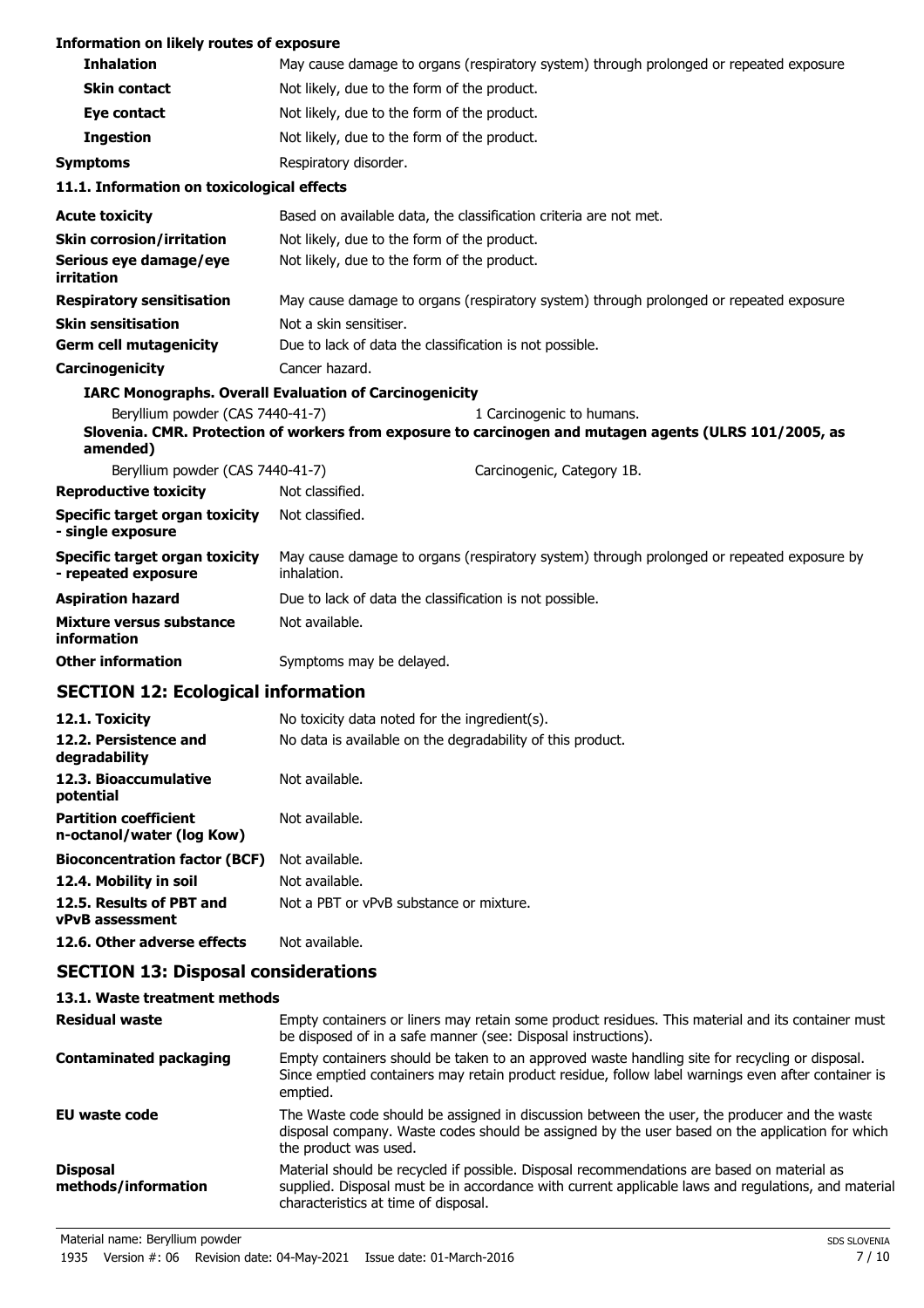## **SECTION 14: Transport information**

**ADR 14.1. UN number** UN1567 14.2. UN proper shipping Beryllium powder **name Class** 6.1(PGI, II) **14.3. Transport hazard class(es) Subsidiary risk** 4.1 6.1  $+4.1$ **Label(s) Hazard No. (ADR)** 64 **Tunnel restriction** D/E **code 14.4. Packing group** II 14.5. Environmental No. **hazards** 14.6. Special precautions Not available. **for user RID 14.1. UN number** UN1567 14.2. UN proper shipping Beryllium powder **name Class** 6.1(PGI, II) **14.3. Transport hazard class(es) Subsidiary risk** 4.1 **Label(s)** 6.1+4.1 14.4. Packing group **II 14.5. Environmental** No. **hazards** 14.6. Special precautions Not available. **for user ADN 14.1. UN number** UN1567 14.2. UN proper shipping Beryllium powder **name Class** 6.1 **14.3. Transport hazard class(es) Subsidiary risk** 4.1 **Label(s)** 6.1+4.1 14.4. Packing group II **14.5. Environmental** No. **hazards** 14.6. Special precautions Not available. **for user IATA 14.1. UN number** UN1567 14.2. UN proper shipping Beryllium powder **name Class** 6.1(PGI, II) **14.3. Transport hazard class(es) Subsidiary risk** 4.1 14.4. Packing group II **14.5. Environmental** No. **hazards ERG Code** 6F 14.6. Special precautions Not available. **for user Passenger and cargo** Allowed with restrictions. **aircraft Other information Cargo aircraft only** Allowed with restrictions. **IMDG 14.1. UN number** UN1567 **14.2. UN proper shipping** BERYLLIUM POWDER **name**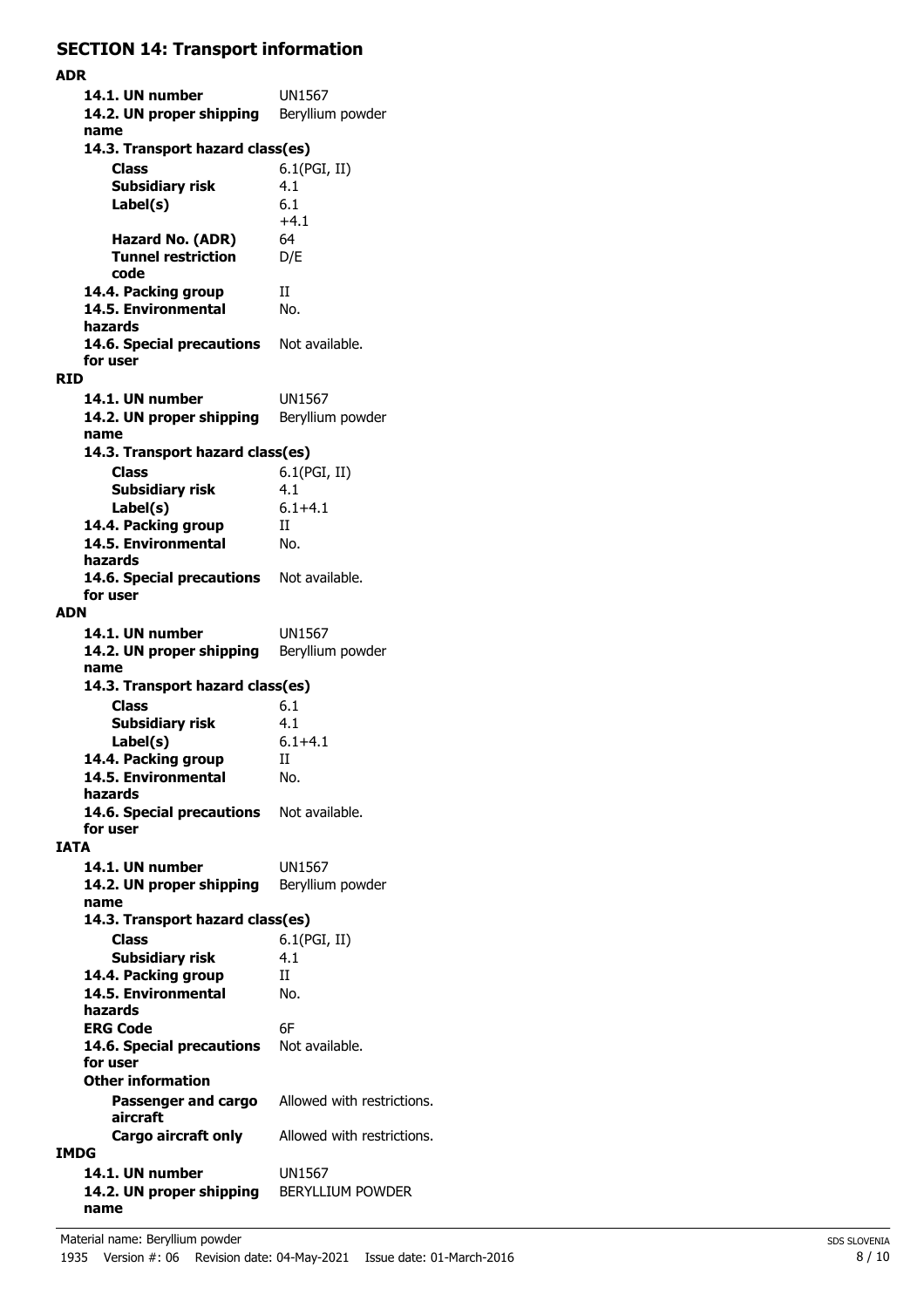**Class** 6.1(PGI, II) **14.3. Transport hazard class(es) Subsidiary risk** 4.1 **14.4. Packing group** II **Marine pollutant** No. **14.5. Environmental hazards EmS** F-G, S-G 14.6. Special precautions Not available. **for user ADN; ADR; IATA; IMDG; RID**

## **SECTION 15: Regulatory information**

**15.1. Safety, health and environmental regulations/legislation specific for the substance or mixture**

#### **EU regulations**

| Regulation (EC) No. 1005/2009 on substances that deplete the ozone layer, Annex I and II, as amended |
|------------------------------------------------------------------------------------------------------|
| Not listed.                                                                                          |
| Requistion (FII) 2019/1021 On persistent organic pollutants (recast) as amended                      |

**Regulation (EU) 2019/1021 On persistent organic pollutants (recast), as amended**

Not listed.

**Regulation (EU) No. 649/2012 concerning the export and import of dangerous chemicals, Annex I, Part 1 as amended**

Not listed.

**Regulation (EU) No. 649/2012 concerning the export and import of dangerous chemicals, Annex I, Part 2 as amended**

Not listed.

**Regulation (EU) No. 649/2012 concerning the export and import of dangerous chemicals, Annex I, Part 3 as amended**

Not listed.

**Regulation (EU) No. 649/2012 concerning the export and import of dangerous chemicals, Annex V as amended** Not listed.

**Regulation (EC) No. 166/2006 Annex II Pollutant Release and Transfer Registry, as amended** Not listed.

**Regulation (EC) No. 1907/2006, REACH Article 59(10) Candidate List as currently published by ECHA** Not listed.

## **Authorisations**

**Regulation (EC) No. 1907/2006, REACH Annex XIV Substances subject to authorization, as amended** Not listed.

#### **Restrictions on use**

**Regulation (EC) No. 1907/2006, REACH Annex XVII Substances subject to restriction on marketing and use as amended**

Beryllium powder (CAS 7440-41-7)

#### **Directive 2004/37/EC: on the protection of workers from the risks related to exposure to carcinogens and mutagens at work, as amended.**

Beryllium powder (CAS 7440-41-7)

#### **Other EU regulations**

### **Directive 2012/18/EU on major accident hazards involving dangerous substances, as amended**

Beryllium powder (CAS 7440-41-7)

**Other regulations**

The product is classified and labelled in accordance with EC directives or respective national laws. This Safety Data Sheet complies with the requirements of Regulation (EC) No 1907/2006, as amended.